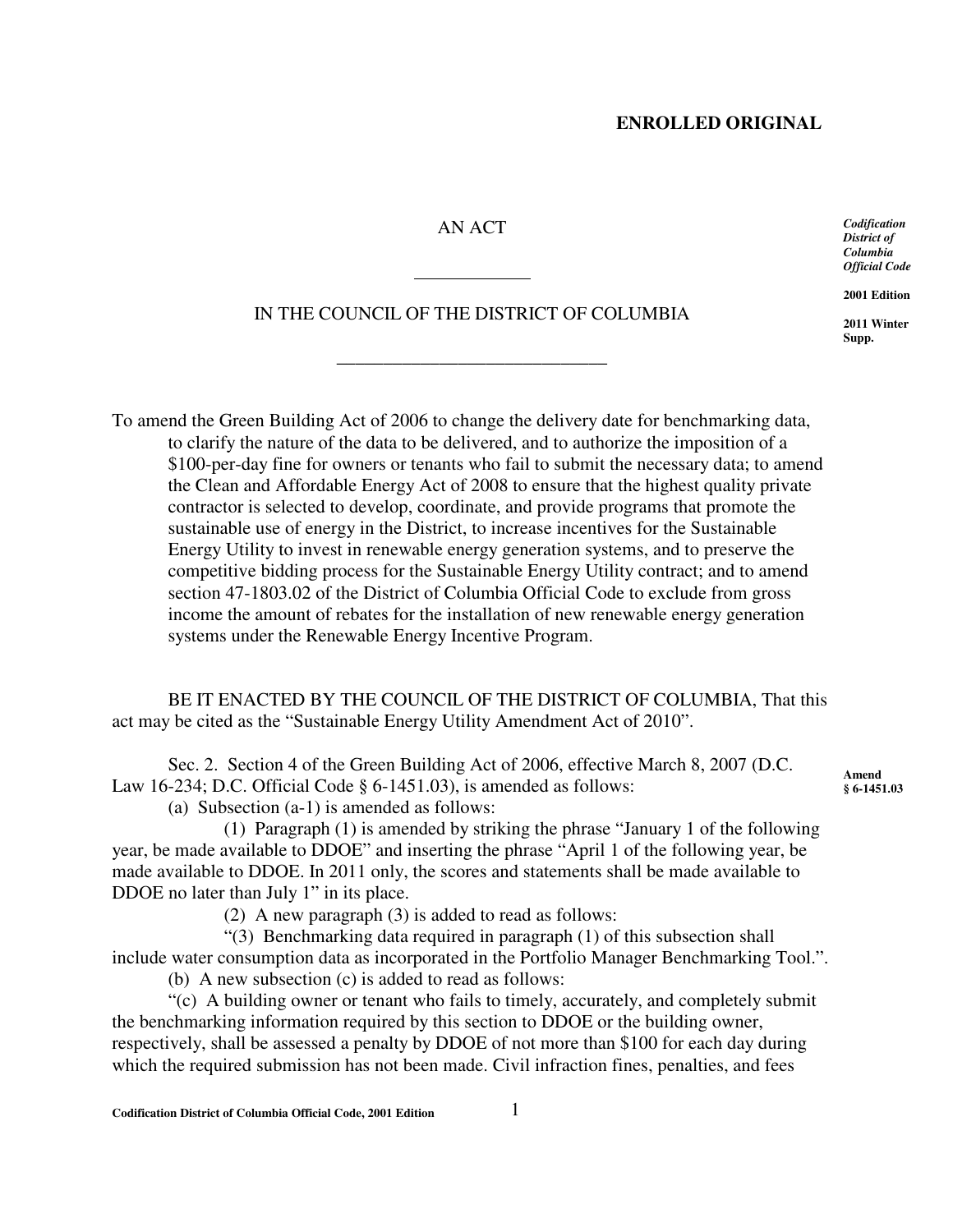#### **ENROLLED ORIGINAL**

may be imposed as alternative sanctions for such failure, pursuant to the Department of Consumer and Regulatory Affairs Civil Infractions Act of 1985, effective October 5, 1985 (D.C. Law 6-42; D.C. Official Code § 2-1801 *et seq.* ("Civil Infractions Act"). Adjudication of an infraction shall be pursuant to the Civil Infractions Act.".

Sec. 3. The Clean and Affordable Energy Act of 2008, effective October 22, 2008 (D.C. Law 17-250; D.C. Official Code § 8-1773.01 *et seq.*), is amended as follows:

(a) Section 202(d) (D.C. Official Code  $\S$  8-1774.02(d)) is amended by striking the word "program" and inserting the phrase "energy efficiency programs" in its place.

- (b) Section 204(e) (D.C. Official Code  $\S$  8-1774.04(e)) is repealed.
- (c) Section 205(d) (D.C. Official Code  $\S$  8-1774.05(d)) is repealed.
- (d) Section 209(l) (D.C. Official Code § 8-1774.09(l)) is amended to read as follows:

"(l) Subject to the limitations in subsection (b) of this section, the Mayor may issue guidelines that adjust the rebate amounts of the incentive program to reflect market conditions and the prevailing prices of renewable energy systems.".

Sec. 4. Section 47-1803.02(a)(2) of the District of Columbia Official Code is amended by adding a new subparagraph (AA) to read as follows: **Amend**

"(AA) The amount received by a taxpayer pursuant to § 8-1774.09.".

Sec. 5. Fiscal impact statement.

The Council adopts the fiscal impact statement in the committee report as the fiscal impact statement required by section 602(c)(3) of the District of Columbia Home Rule Act, approved December 24, 1973 (87 Stat. 813; D.C. Official Code § 1-206.02(c))(3)).

Sec. 6. Effective date.

This act shall take effect following approval by the Mayor (or in the event of veto by the Mayor, action by the Council to override the veto), a 30-day period of Congressional review as provided in section 602(c)(1) of the District of Columbia Home Rule Act, approved December

**Amend § 8-1774.02 Amend § 8-1774.04 Amend § 8-1774.05 Amend § 8-1774.09**